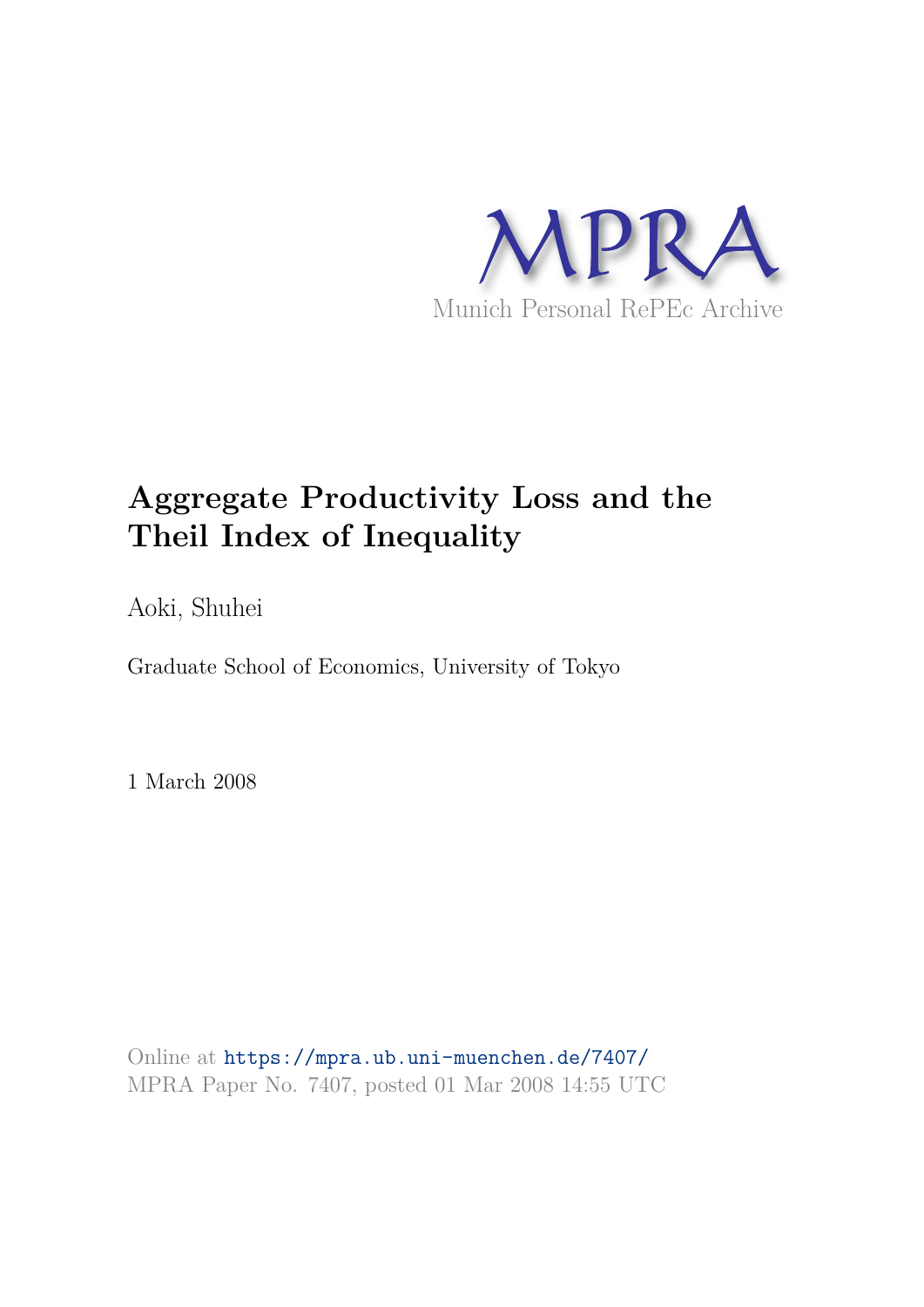# Aggregate Productivity Loss and the Theil Index of Inequality

Shuhei Aoki<sup>∗</sup>

Graduate School of Economics, University of Tokyo

March 1, 2008

#### Abstract

This paper suggests that the difference in the Theil indices of inequality between two economies approximately measures the relative loss of aggregate productivity caused by distortions in labor allocation. Moreover, the Theil index itself can be interpreted approximately as the possible maximum loss of aggregate productivity caused by these distortions.

Keywords: inequality; marginal productivity theory; misallocation; productivity; Theil index

JEL classifications: D24; D33; D61; E25

#### 1 Introduction

The Theil index is a widely used measure of economic inequality. While the information-theoretic aspects of this index have been extensively analyzed (e.g., Cowell, 2003), there are very few analyses on its economic aspects. This paper analyzes an economic aspect of the Theil index and shows a connection between this index and productivity.

<sup>∗</sup>Graduate School of Economics, University of Tokyo, 7-3-1, Hongo, Bunkyo-ku, Tokyo 113-0033, Japan. Email: shuhei aoki@mail.goo.ne.jp, Tel: +81-3-5689-0196.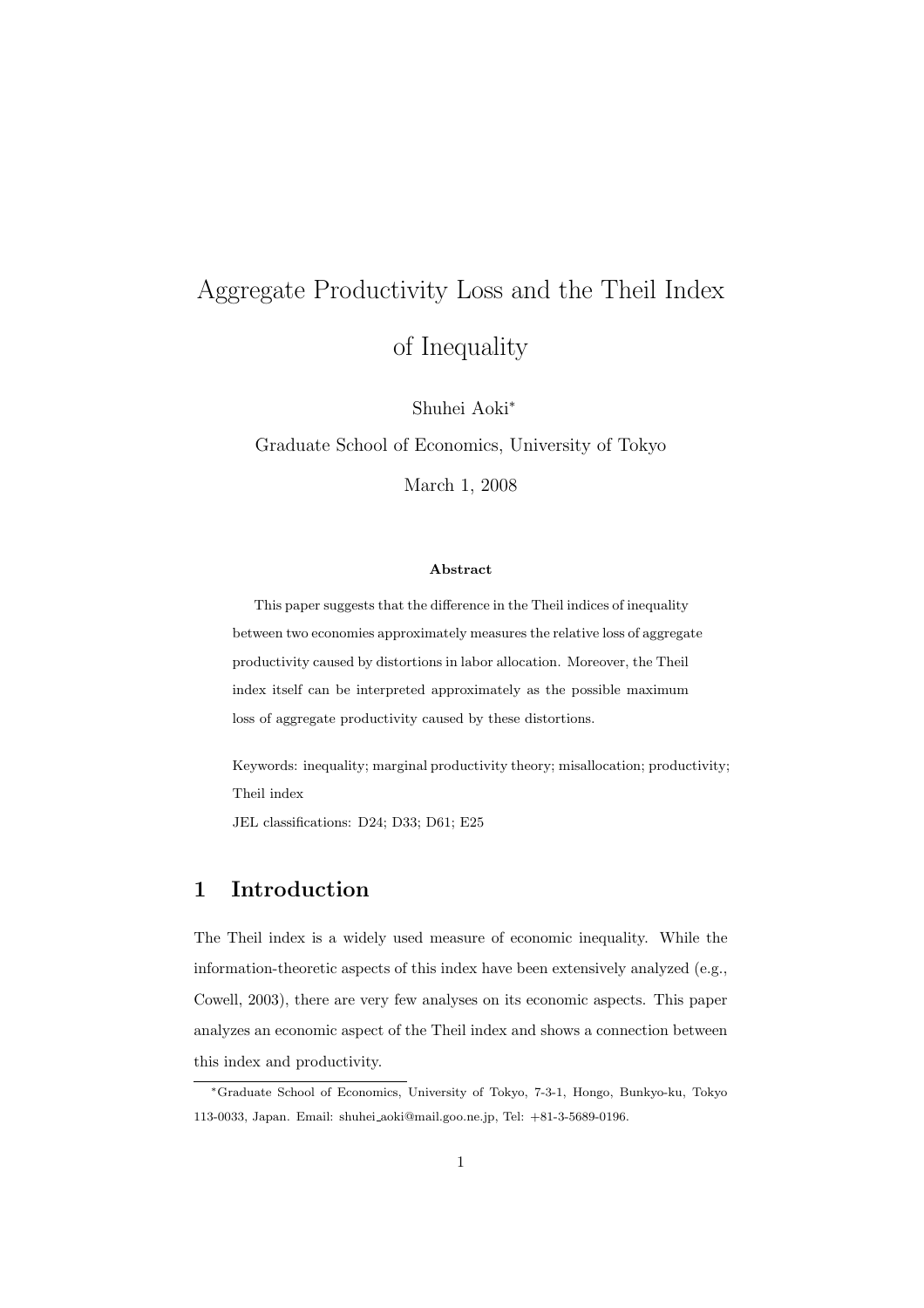There exists an age-old controversy surrounding the relation between inequality and productivity (see Samuelson, 1966; Sen and Foster, 1997). The marginal productivity theory states that inequality is an efficient outcome of competition and is a consequence of rewards for high productivity workers. One counterargument to this – which is also the focus of this paper – is the existence of distortions in labor allocation. For example, a monopoly right granted to industry insiders (e.g., Parente and Prescott, 2000; Rajan and Zingales, 2003) prevents competition and maintains a low number of workers in the protected industry. Unequal opportunities for education (Glomm and Ravikumar, 1992) can result in a shortage of skilled workers. These labor misallocations cause wage inequalities, and this is not an efficient outcome. Labor misallocations also cause the productivity losses in the economy.

This paper clarifies the relation between the Theil index and the loss in aggregate productivity caused by the distortions in labor allocation. My interpretation is that the difference in the Theil indices of inequality between two economies approximately measures the relative loss in aggregate productivity caused by these distortions. Moreover, the Theil index itself can be interpreted approximately as the possible maximum loss of aggregate productivity caused by these distortions.

#### 2 Model and Result

The production function of the economy is given by

$$
Y = F(K, n_1, \ldots, n_I),
$$

where  $F$  is a well-behaved function,  $K$  is the aggregate capital (or any inputs, except for labor), and  $n_i$  is the number of type i workers. The type can be interpreted in terms of occupation (e.g., farmer, lawyer, etc.) or skill level (skilled and unskilled labor). The prices of capital and labor inputs are determined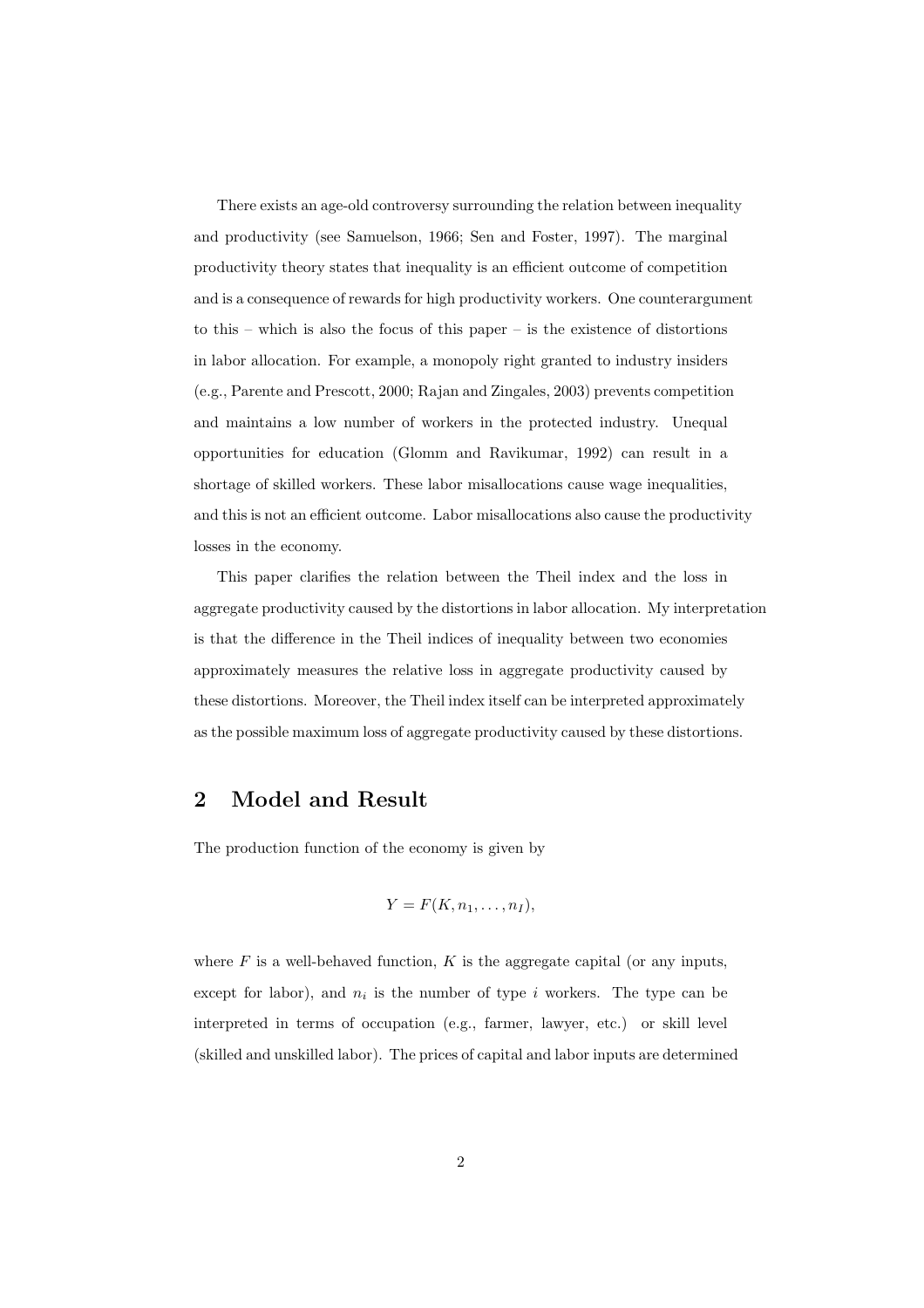based on the marginal products:

$$
F_K = r, \quad F_{n_i} = w_i,
$$

where  $F_K$  and  $F_{n_i}$  are the marginal products and  $r$  and  $w_i$  are the prices of the inputs.

Let the total number of workers be  $N$ ; then,

$$
N = \sum_{i} n_i. \tag{1}
$$

I define  $w$  and  $\widehat{w}_i$  as follows:

$$
w \equiv \frac{1}{N} \sum_{i} w_i n_i,
$$
\n(2)

$$
\widehat{w}_i \equiv \frac{w_i}{w}.\tag{3}
$$

Using  $(1)$ ,  $(2)$ , and  $(3)$ , we can obtain the following identity:

$$
n_i = \frac{w_i n_i / \hat{w}_i}{w \sum_j n_j} N
$$
  
= 
$$
\frac{w_i n_i / \hat{w}_i}{\sum_j w_j n_j / \hat{w}_j} N
$$
  
= 
$$
\frac{w_i n_i}{w N} \hat{\lambda}_{n_i} N,
$$
 (4)

where

$$
\widehat{\lambda}_{n_i} \equiv \frac{\frac{1}{\widehat{w}_i}}{\sum_j \frac{w_j n_j}{wN} \frac{1}{\widehat{w}_j}}.
$$

Under this setting, I compare the outputs under different states  $-Y<sup>d</sup>$  and  $Y<sup>n</sup>$ . (Hereafter, I add the superscripts d and n to the variables in order to denote the different states.)<sup>1</sup> Here, I assume that the production function is the

 $\frac{1}{d}$  implies distortions and n implies no distortions.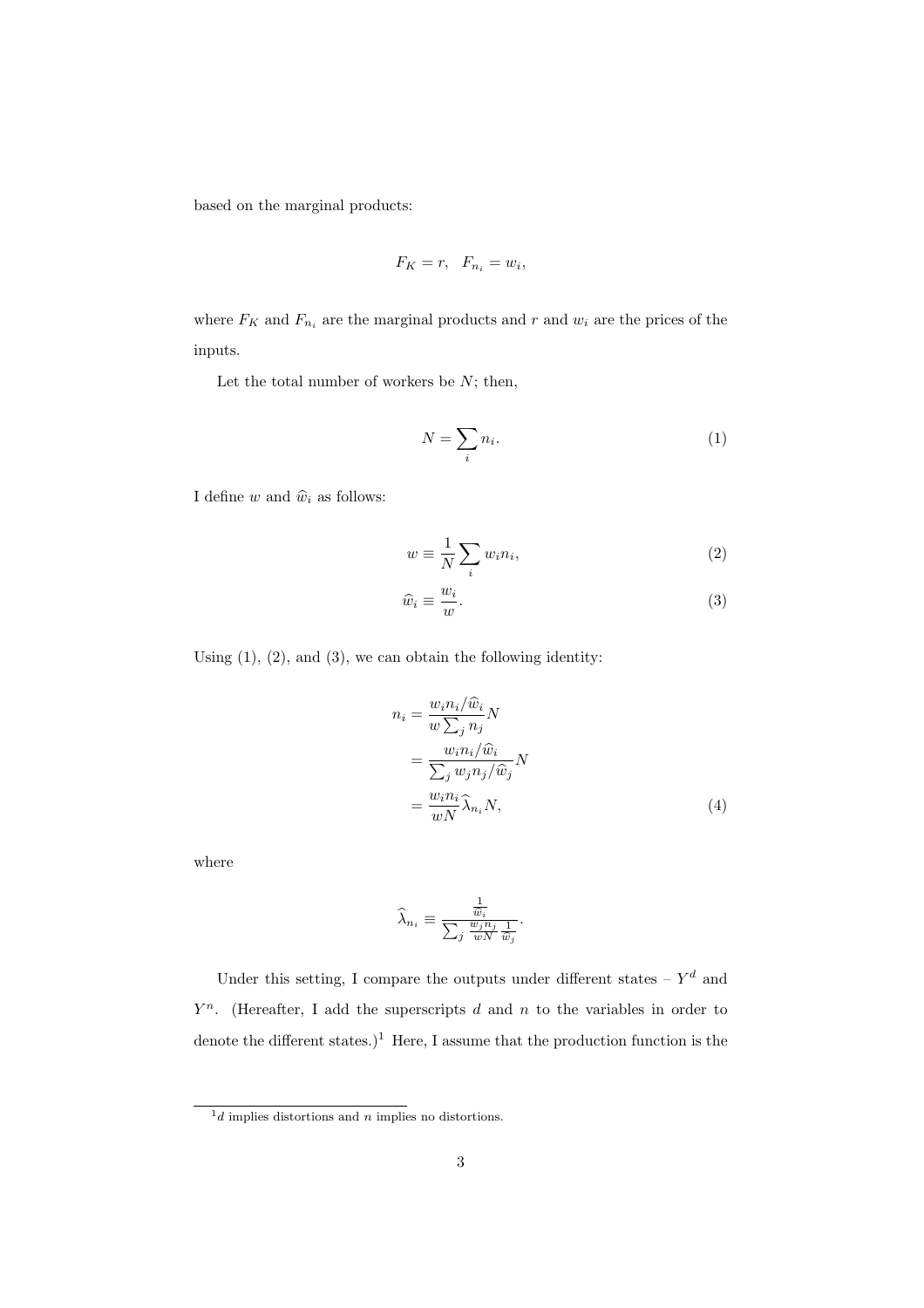same between the states.<sup>2</sup> By applying the mean value theorem, I obtain

$$
\ln\left(\frac{Y^d}{Y^n}\right) = \frac{\partial \ln Y}{\partial \ln K} \ln\left(\frac{K^d}{K^n}\right) + \sum_i \frac{\partial \ln Y}{\partial \ln n_i} \ln\left(\frac{n_i^d}{n_i^n}\right)
$$
  

$$
\simeq \frac{rK}{Y} \ln\left(\frac{K^d}{K^n}\right) + \frac{wN}{Y} \ln\left(\frac{N^d}{N^n}\right) + \frac{wN}{Y} \sum_i \frac{w_i n_i}{wN} \ln\left(\frac{\hat{\lambda}_{n_i}^d}{\hat{\lambda}_{n_i}^n}\right). \tag{5}
$$

In the last expression, I apply an approximation on  $w_i n_i/(wN)$ .<sup>3</sup> If  $w_i n_i/(wN)$ is constant, then the expression is exact.<sup>4</sup>

I define the difference in aggregate productivity  $d \ln \text{TFP}$  between states  $d$ and  $n$  as follows:

$$
\Delta \ln \text{TFP} \equiv \ln \left( \frac{Y^d}{Y^n} \right) - \frac{rK}{Y} \ln \left( \frac{K^d}{K^n} \right) - \frac{wN}{Y} \ln \left( \frac{N^d}{N^n} \right).
$$

This is a standard definition of aggregate productivity. Then, by rewriting (5), we obtain

$$
\Delta \ln \text{TFP} \simeq \frac{wN}{Y} \sum_{i} \frac{w_i n_i}{wN} \ln \left( \frac{\hat{\lambda}_{n_i}^d}{\hat{\lambda}_{n_i}^n} \right)
$$
  
=  $\frac{wN}{Y} \left[ \sum_{i} \frac{w_i n_i}{wN} \ln \left( \frac{w_i^n}{w^n} \right) - \sum_{i} \frac{w_i n_i}{wN} \ln \left( \frac{w_i^d}{w^d} \right) \right].$  (6)

 $^{2}\mathrm{We}$  can extend the analysis to consider the difference in technologies between the states. Then, the production function is given by

$$
Y = F(K, n_1, \ldots, n_I, T),
$$

where  $T$  indexes technology. In this case, the term on the difference in technology is added in (5) and (6). Otherwise, the result remains the same.

<sup>3</sup>Then, 
$$
\sum_i \frac{w_i n_i}{wN} \ln \left( \frac{w_i^d n_i^d}{w^d N^d} / \frac{w_i^n n_i^n}{w^n N^n} \right)
$$
 becomes approximately zero because

$$
\sum_{i} \sigma_{i} \ln \left( \frac{\sigma_{i}^{d}}{\sigma_{i}^{n}} \right) = \sum_{i} \sigma_{i} \Delta \ln \sigma_{i}
$$

$$
\simeq \sum_{i} \sigma_{i} \frac{\Delta \sigma_{i}}{\sigma_{i}}
$$

$$
= 1 - 1
$$

$$
= 0,
$$

where  $\sigma_i \equiv w_i n_i/(wN)$  and  $\Delta$  denotes the difference.

 $\frac{4}{w_i n_i}{\sqrt{(wN)}}$  becomes constant if

$$
F(K, n_1, \ldots, n_I) = G\left(K, \prod_i n_i^{\sigma_i}\right),
$$

where  $G$  is a well-behaved function.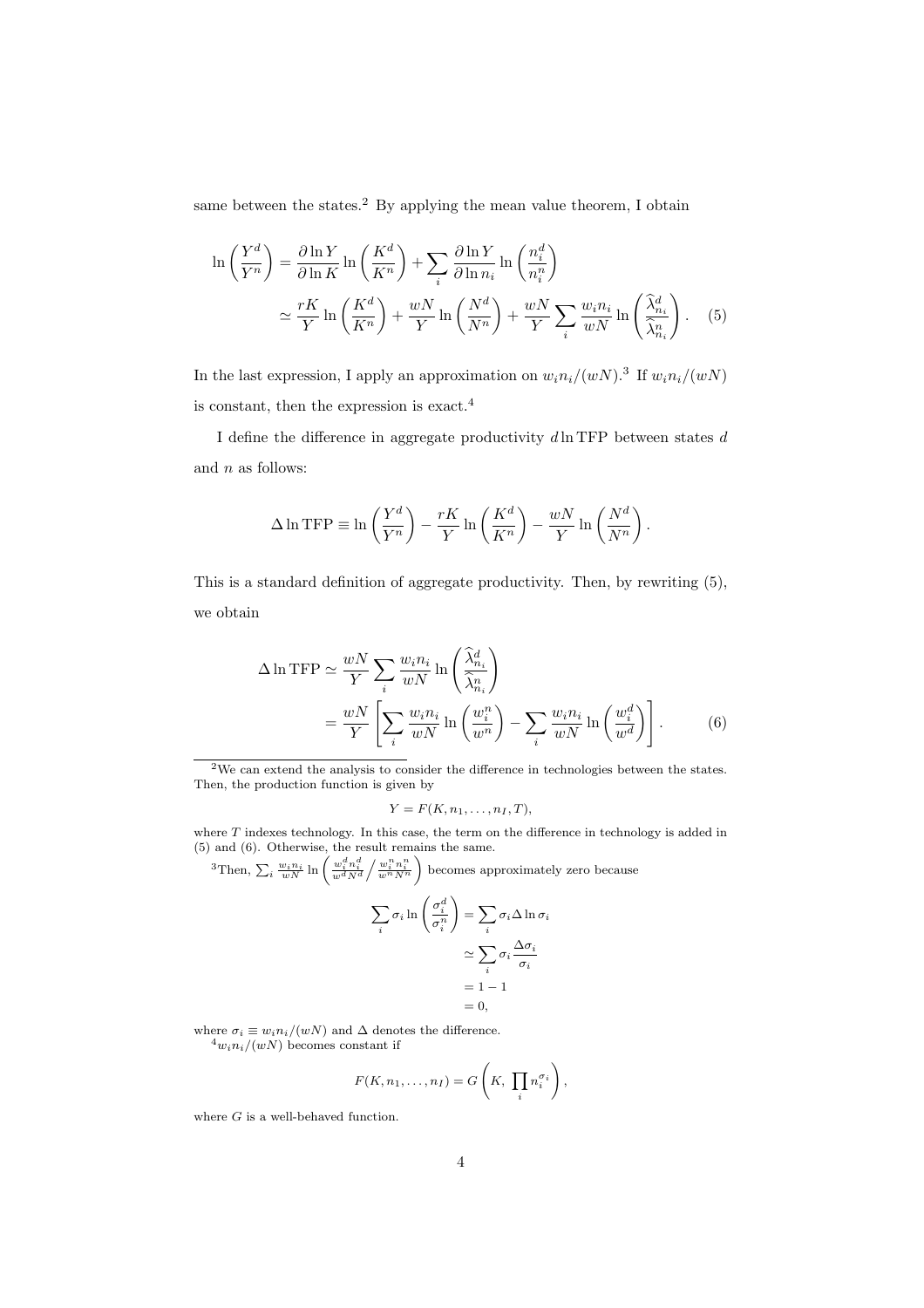The last equation is obtained by substituting (4) into  $\lambda_{n_i}$ . The term in the last equation, which is in parentheses, is approximately equal to the difference between the two Theil indices.<sup>5</sup> This claim holds exactly (and  $(6)$  also holds without approximation) if  $w_i n_i/(wN)$  is constant. (6) suggests that a higher Theil index under state  $d$  compared with state  $n$  is related to the lower aggregate productivity of state d.

We can interpret the result as follows. Distortions in labor allocation, such as monopoly right granted to industry insiders or unequal opportunities for education, increase wage differences. These wage differences increase the Theil index as well as the aggregate productivity loss.<sup>6</sup> (6) shows that under the interpretation, the difference between the two Theil indices approximately corresponds to the relative loss in aggregate productivity caused by these distortions. Moreover, since the minimum value of the Theil index is zero, the Theil index itself can be interpreted as the (approximate) possible maximum loss of aggregate productivity caused by these distortions.

### References

Cowell, Frank A., 2003, Theil, Inequality and the Structure of Income Distribution, February. Discussion Paper, London School of Economics. http: //sticerd.lse.ac.uk/dps/darp/darp67.pdf.

Glomm, Gerhard and B. Ravikumar, 1992, Public versus Private Investment

Theil index 
$$
\equiv \frac{1}{N} \sum_{n} \frac{w_n}{w} \ln\left(\frac{w_n}{w}\right)
$$
,

$$
Theil index = \frac{1}{N} \sum_{i} \frac{w_i n_i}{w} \ln\left(\frac{w_i}{w}\right),\,
$$

<sup>5</sup>The definition of the Theil index is given by

where  $n$  denotes the individual worker. In this model, since workers of the same type receive the same wage, we can rewrite this equation as follows:

where  $i$  denotes the worker type. This expression is approximately the same as that in  $(6)$ (and exactly the same if  $w_i n_i/(wN)$  is constant).

 $6$ For the mechanism between distortions on allocation and aggregate productivity loss, see Restuccia and Rogerson (2007).